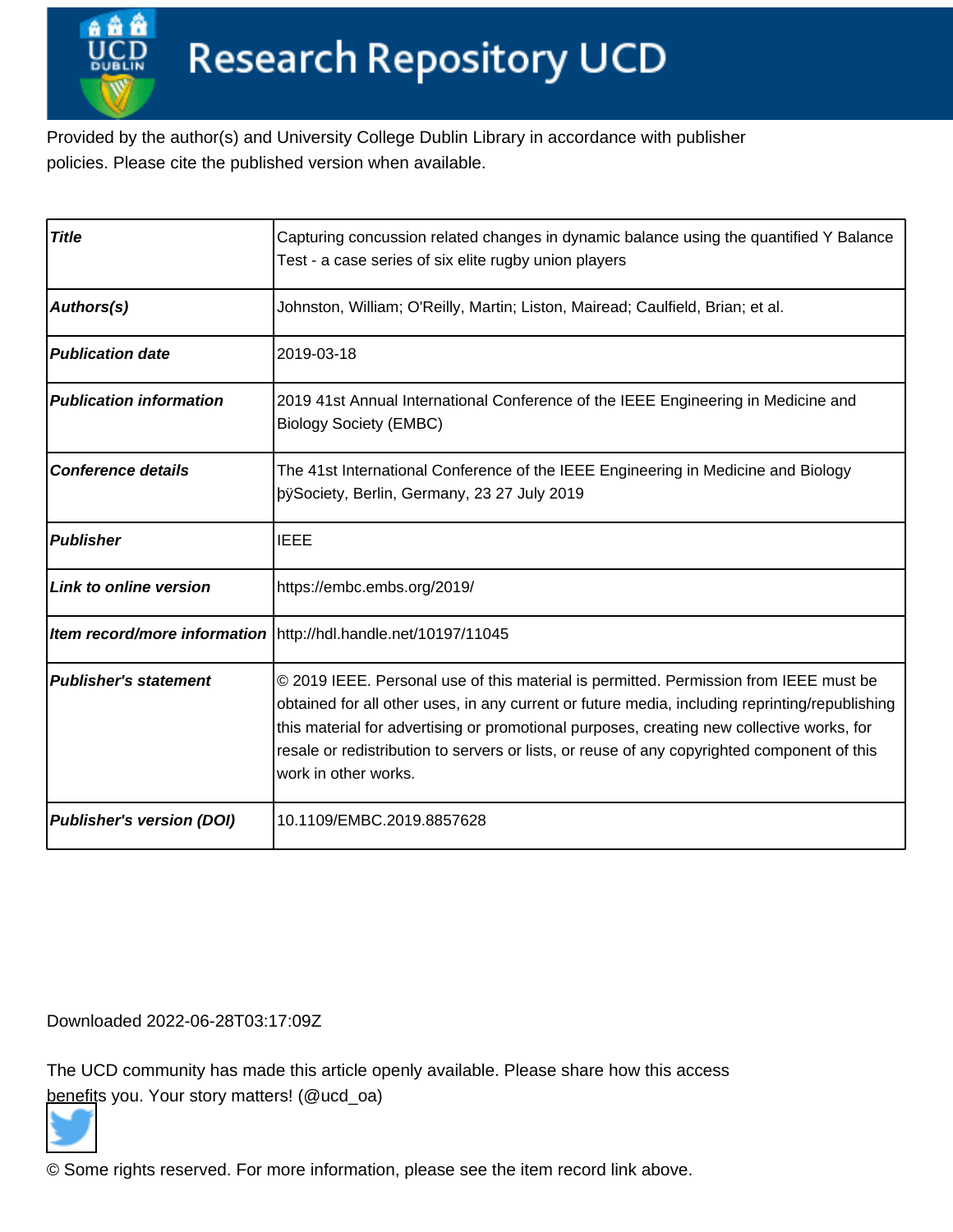# **Capturing concussion related changes in dynamic balance using the Quantified Y Balance Test – a case series of six elite rugby union players**

William Johnston, Martin O'Reilly, Mairead Liston, Rod McLoughlin, Garrett F Coughlan, Brian Caulfield *Member, IEEE*

*Abstract***— Concussion is one of the most common injuries reported across a myriad of sports. Recent evidence suggests that individuals may possess sensorimotor deficits beyond clinical recovery, predisposing them to further injury. This preliminary prospective case series aimed to determine if an inertial sensor instrumented Y balance test can capture changes in dynamic balance, regardless of apparent 'clinical recovery', in six concussed elite rugby union players. The findings from this case series demonstrate that the inertial sensor-based measures can detect clinically meaningful changes in dynamic balance performance, not captured by the traditional clinical scoring methods, 48-hours post-injury and at the point of 'clinical recovery' (return to play). Further research should investigate the role such instrumented dynamic balance assessments may play in the management of sports-related concussion.**

#### I. INTRODUCTION

Concussion is a traumatic brain injury induced by biomechanical forces [1]. It is one of the most common injuries observed across a host of sports [2] and cannot be identified using traditional neuroimaging [1]*.* Recently, there has been a growing concern about the medium to long-term consequences of concussion, such as an increased risk of sustaining subsequent concussions [3] and musculoskeletal injuries [4], as well as the potential relationship between concussion and chronic traumatic encephalopathy associated neurological conditions [5].

The current model of concussion assessment is centered around a multifactorial clinical assessment. This is designed to assess the different components of cerebral function. These include symptomatology, motor and neurocognitive function, assessed through a multifactorial assessment battery known as the sport concussion assessment tool (SCAT) [6]. Despite its widespread implementation, this clinical battery is not without major limitations. The symptom scores rely on selfreporting, while the cognitive and motor function assessments are not sufficiently challenging [7], have poor-moderate reliability [8], are subject to learning effects [9] and fail to accurately identify concussed and non-concussed individuals [10]. Furthermore, despite clinical recovery typically occurring within 7-10 days, recent evidence suggests that individuals may possess motor function deficits which extend beyond the resolution of clinical symptoms [11, 12], increasing the risk of subsequent musculoskeletal injury [4]*.*

Recent advances in smart-phone and wearable technology has allowed for the development of digital health systems capable of objectively quantifying human movement [13, 14]. Such systems have overcome some of the limitations typically seen with traditional biomechanical measurement tools (force platforms and marker-based motion capture), allowing for the quantification of clinical balance assessments [15]. The Ybalance test (YBT) is one of the most commonly used sports medicine dynamic balance assessments, providing a means to validly and reliably quantify sensorimotor function [16]. However, the traditional clinical scoring method does not allow for the objective quantification of information related to an individual's balance 'stability' or 'strategy'. Recent research has resulted in the development of an inertial sensor quantified YBT (QYBT), demonstrating that it can provide a reliable measure of performance [17], is more sensitive to change than the traditional scoring method [18, 19] and can identify deficits in performance that increase an athletes risk of concussion [20]. To date, despite a call for research, there have been no prospective investigations conducted to determine the capability of an inertial sensor based assessment to quantify motor function following 'clinical recovery' from concussion [7].

The aim of this case series is to carry out a preliminary assessment of the potential for the QYBT to quantify alterations in dynamic balance performance in rugby union players, 48-hours post-concussion and at return to play (RTP). It is hypothesized that the QYBT will provide a more sensitive measure of balance performance than the traditional YBT and modified balance error scoring system (mBESS), capturing changes that extend beyond clinical recovery.

### II. METHODS

# *A. Participants*

One-hundred and nine elite rugby union players were recruited as part of a larger study, as detailed in Johnston et al. [20]. The Institution's Ethical Review Board approved all experimental procedures involving human subjects (LS-15- 52-Caulfield), and all participants provided informed consent prior to completion of the testing protocol. Athletes' age, height, weight, leg-length, self-reported concussion history and baseline QYBT performance were obtained. Participants were excluded during baseline screening if they were younger

Research supported by the Science Foundation of Ireland (12/RC/2289). W Johnston, M O'Reilly and B Caulfield are with the Insight Centre for Data Analytics, University College Dublin, Dublin 4, Ireland; phone +353 1 7166515 e-mail: William.Johnston@ucdconnect.ie). G Coughlan is with

Connacht Rugby, Galway, Ireland. M Liston and R McLoughlin are with the Irish Rugby Football Union, 10 Lansdowne Road, Dublin 4, Ireland.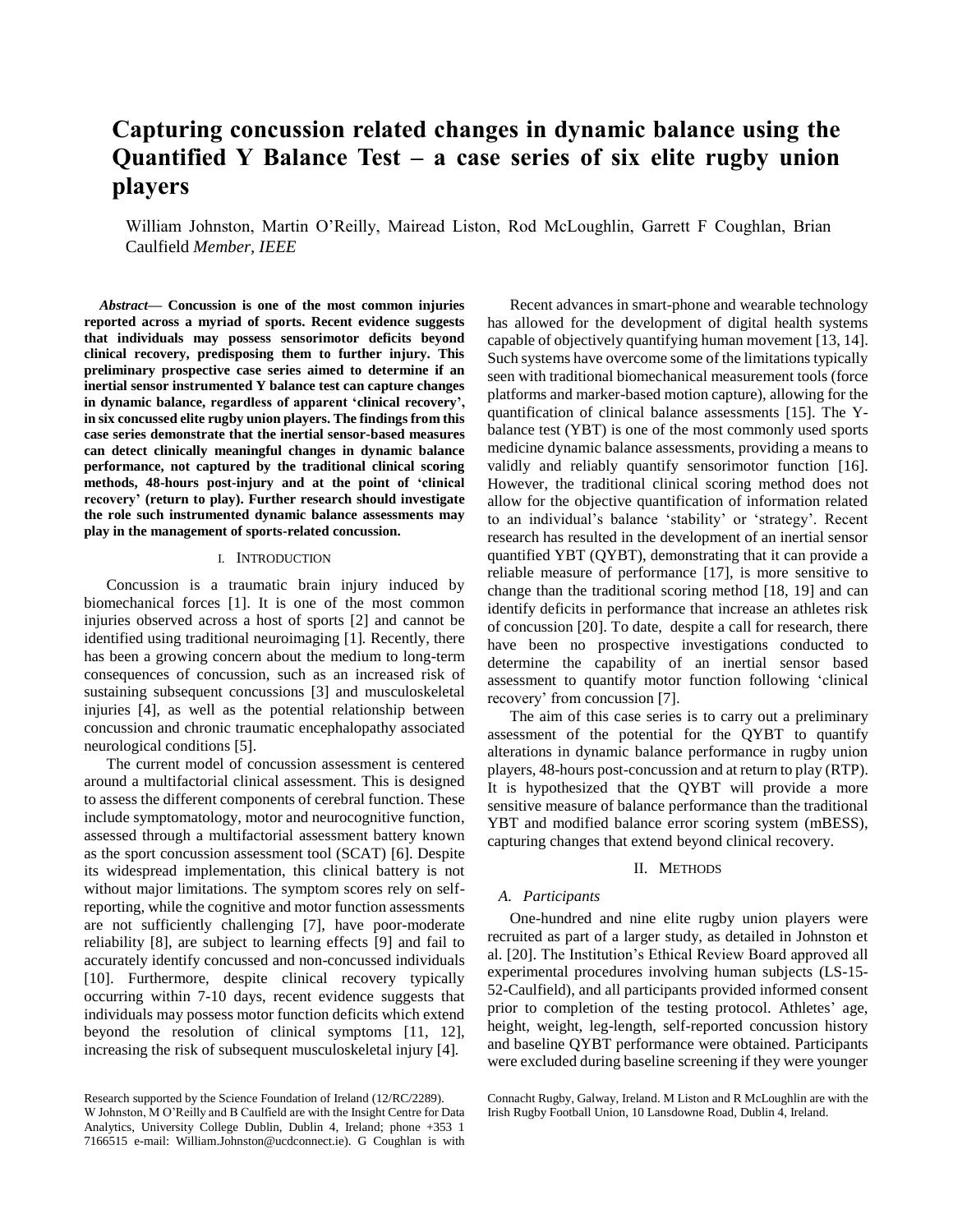than 18 years of age, had a history of a lower limb injury within the last 6 months, and/or possessed any vestibular, visual or balance deficits, and/ or any neurological disease. Of the 109 players who entered the study, 21 sustained a concussion during the following season. Six of these players were located close to the University campus and therefore entered the post-injury pilot QYBT monitoring protocol.

## *B. Experimental Procedure*

A single inertial sensor (Shimmer3, Dublin, Ireland) was mounted at the level of the 4th lumbar vertebrae, in line with the top of the iliac crest, using a custom-made elastic belt. This mounting location was chosen as previous research has indicated that the closest estimate of the body's center of mass lies in the region of L3 - L5 [29, 30]. The inertial sensor was configured to collect tri-axial accelerometer data  $(\pm 2 \text{ g})$  and tri-axial gyroscope data ( $\pm$  500  $\degree$ /s) at a sampling frequency of 51.2 Hz during each YBT reach excursion. Inertial sensor data were streamed via Bluetooth to an android tablet (Galaxy Tab 2, Samsung), operating a custom-made application.

The YBT requires an individual to place their hands on their hips, transition from a position of bilateral to single leg stance and complete a maximal reach excursion in one of three directions; anterior (ANT); posteromedial (PM); posterolateral (PL) (Fig. 1). The individual is then required to return to the starting position in a controlled manner. A trial is deemed a fail if they remove their hands from their hips, make contact with the ground, weight bear through the slider, raise the stance leg heel or kick the slider forward for extra distance. Participants completed four practice trials prior to completion of three recorded trials in each direction (randomized order), bilaterally [21].



Fig. 1 Illustrates the three reach directions of the YBT and the inertial sensor mounting location and axis orientation.

# *C. Signal processing*

Traditional YBT reach distances were normalized by representing the reach distance as a percentage of leg length [21]. Gyroscope magnitude (GM) was computed using the vector magnitude of gyroscope *x, y* and *z* axis. The following four variables were then derived from the GM signal for all completed reach excursions of the YBT, using MATLAB 2017b (Mathworks, Natwick, USA): root-mean-square (RMS), variance (Var), sample entropy (SEn) and area under the curve (AUC) of the fast-Fourier transform (FFT). The RMS and Var and variables were computed with the standard

Matlab 'rms' and 'var' functions, respectively. The SEn was derived using the methods previously outlined by Johnston et al. [20]. AUC FFT was computed for the GM signal by first using the Matlab 'fft' function to derive a power-frequency plot and then using the 'cumsum' function to find the area under the curve FFT power spectrum. These variables provide a means to quantify balance performance through an array of methods commonly used in variability analysis of physiological signals [22].

# *D. Statistical Methods*

Descriptive statistics (means, standard deviations (SD) and frequencies) were used to describe the population. The average of the three trials for each reach direction was obtained for each right stance leg testing point (baseline, 48 hour and RTP) to ensure measurement reliability [21]. The mean difference between the baseline measurements and two follow-up measurement points were obtained for each of the YBT variables, across each of the six participants. The mean difference was then compared to the minimal detectable change values, derived from a previously published reliability study [17]. This allowed for the individual scores to be dichotomized into 'clinically real change', represented by a '1', and 'non-clinically real change', represented by a '0'. Formal hypothesis testing was not conducted due to the small sample size recruited in this case series and the resultant risk of type one and two errors. The sum of the mBESS errors and the total number of symptoms 48-hours post-injury and the time to RTP was obtained for each participant.

### III. RESULTS

The six concussed participants descriptive statistics (mean  $\pm$  SD) were as follows: age 21  $\pm$  1.48 years; height 182  $\pm$ 6.29cm; weight 91  $\pm$  15.44kg; right leg length 95  $\pm$  4.20cm; left leg length  $95 \pm 4.22$ cm. The six individuals presented with a median SCAT3 symptom score of 4.5/22 and mBESS score of 0.5 48-hours post-injury (TABLE I).

TABLE I: Symptom and mBESS total score for the 6 concussed individuals 48-hours post-injury

| Participant   | <b>Symptoms</b> | mBESS Total | <b>RTP Duration (Days)</b> |  |  |  |  |
|---------------|-----------------|-------------|----------------------------|--|--|--|--|
| Participant 1 | 11              |             | 21                         |  |  |  |  |
| Participant 2 |                 | $\theta$    | 21                         |  |  |  |  |
| Participant 3 |                 |             | 21                         |  |  |  |  |
| Participant 4 | 8               |             | 21                         |  |  |  |  |
| Participant 5 | 17              | 0           | 21                         |  |  |  |  |
| Participant 6 |                 | 0           |                            |  |  |  |  |

Table II presents the descriptive data (means and SD) for the YBT reach distance and inertial sensor variables. Table III presents the dichotomized data for the six participants, across the traditional YBT and QYBT variables. A clinically meaningful change was defined as change larger than the minimal detectable change thresholds derived from the data described by Johnston et al,. [17]. Only one participant (participant 5) demonstrated a clinically real change for the traditional YBT reach distance. Conversely, clinically real changes in balance performance were captured by the inertial sensor based QYBT variables post-concussion.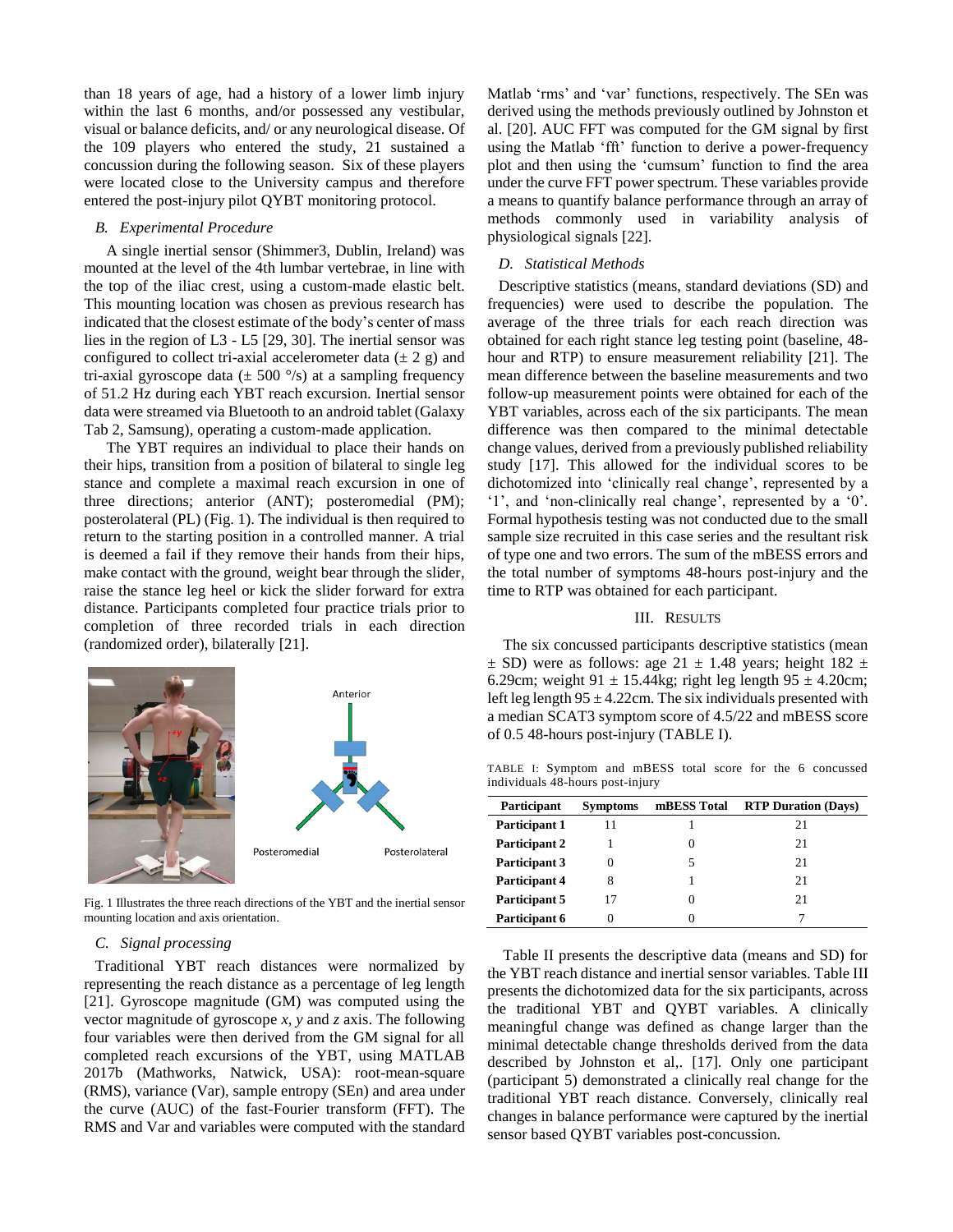| <b>Anterior Variables</b> |                         |           | <b>Baseline</b> |           | 48-hours | <b>RTP</b> |        |  |
|---------------------------|-------------------------|-----------|-----------------|-----------|----------|------------|--------|--|
|                           | Mean                    | <b>SD</b> | Mean            | <b>SD</b> | Mean     | <b>SD</b>  |        |  |
|                           | Distance (% leg length) | 55.94     | 7.95            | 54.10     | 6.84     | 57.97      | 8.71   |  |
|                           | <b>SEn</b>              | 1.24      | 0.24            | 0.90      | 0.22     | 1.10       | 0.26   |  |
| <b>Anterior</b>           | $RMS$ (deg/s)           | 17.48     | 3.26            | 20.43     | 4.75     | 21.69      | 4.94   |  |
|                           | Variance $((deg/s)^2)$  | 110.51    | 52.21           | 178.91    | 98.84    | 195.27     | 136.81 |  |
|                           | <b>AUC FFT</b>          | 14.64     | 4.39            | 15.19     | 6.26     | 18.65      | 4.59   |  |
|                           | Distance (% leg length) | 104.46    | 5.33            | 101.71    | 6.91     | 106.78     | 7.57   |  |
|                           | SEn                     | 0.69      | 0.25            | 0.65      | 0.14     | 0.80       | 0.32   |  |
| <b>Posteromedial</b>      | RMS(m/s)                | 23.47     | 5.39            | 24.72     | 5.01     | 27.00      | 6.23   |  |
|                           | Variance $((m/s)^2)$    | 234.09    | 99.64           | 248.48    | 118.05   | 285.51     | 192.17 |  |
|                           | <b>AUC FFT</b>          | 14.19     | 4.11            | 15.65     | 5.50     | 18.01      | 5.22   |  |
|                           | Distance (% leg length) | 99.92     | 5.91            | 98.91     | 8.51     | 104.78     | 6.46   |  |
|                           | <b>SEn</b>              | 0.79      | 0.33            | 0.62      | 0.17     | 0.66       | 0.27   |  |
| Posterolateral            | $RMS$ (m/s)             | 21.72     | 9.51            | 25.60     | 8.81     | 29.96      | 8.36   |  |
|                           | Variance $((m/s)^2)$    | 251.24    | 202.99          | 276.41    | 146.59   | 394.25     | 223.62 |  |
|                           | <b>AUC FFT</b>          | 12.99     | 6.35            | 15.30     | 8.11     | 18.96      | 5.85   |  |

TABLE II. The mean and SD of the traditional and inertial sensor quantified variables at baseline, 48-hours post-injury and at return to play for the six injured Rugby Union players.

SEn Sample entropy; RMS Root mean square; AUC FFT Area under the fast-Fourier transform; SD Standard Deviation. The Distance variable is a traditional measure of YBT performance, while the SEn, RMS, Variance and AUC FFT are inertial sensor quantified measures of YBT performance.

# IV. DISCUSSION

The primary aim of this case series was to conduct a preliminary prospective investigation to determine if the QYBT can capture clinically real changes in dynamic balance performance in six elite rugby union players, 48-hours postconcussion, and at the point of apparent 'clinical recovery'.

Across the six concussed athletes, it was observed that two athletes were symptom free 48-hours post-injury (participant 3 and participant 6), while four demonstrated at least one symptom 48-hours post-injury (TABLE I). Three players demonstrated no deficit during the mBESS, with only one individual (participant 3) possessing more than one error during the mBESS. All participants were symptom free within the first 7 days, with one player (participant 6) completing the graduated RTP process within the minimum advised time of 7 days, in line with the World Rugby guidelines for professional athletes [23]. The remaining five players underwent a 14-day rest period post-concussion, followed by the graduated RTP process, in line with the Irish Rugby Football Union guidelines for players who do not fall under the professional remit [24]. The resolution of symptoms and lack of balance deficits on standard test protocols is typical following sports related concussion, as clinical recovery typically occurs within the first 7-10 days post-injury [1].

When considering the YBT reach distances, only one individual (participant 5) demonstrated clinically real alterations in performance, persisting up to and including RTP (TABLE III: column 10, row 1). The remaining five participants did not possess any clinically real reach distance deficits (TABLE III: row 1). Conversely, three of the four QYBT variables (*SEn, Var* and *RMS*) captured clinically real changes in balance, across the concussed athletes (TABLE III).

The most valuable QYBT variable across the ANT reach direction was *GM Var* (TABLE III: row 4), detecting changes in balance in three participants 48-hours post-injury and at RTP. Similarly, *GM Var* (TABLE III: row 9) appeared to be the most sensitive to change for the PM reach direction, detecting alterations in two participants 48-hours post-injury, and four participants at RTP. Conversely, *GM RMS* (TABLE III: row 13) was the most sensitive variable post-injury in the PL reach direction, with two participants demonstrating alterations at 48-hours, increasing to three at RTP. Despite not demonstrating deficits in the YBT reach distances, participant 2 demonstrated alterations in the greatest number of QYBT variables. Conversely, participant 4 demonstrated the least number of deficits for the ANT and PL directions. Participant 5, the only athlete who manifested clinically real changes in the YBT reach distances, also possessed changes in ANT *GM SEn* 48 hours post-injury. These changes were further manifested at the point of RTP in the ANT/ PM *GM Var* and PL *GM RMS* variables. While this paper presents a case series of six athletes and should be interpreted with caution, the findings mirror those of previously published case-control studies which have shown that inertial sensor data captured during the mBESS can discriminate concussed and healthy cohorts, with greater sensitivity than the traditional mBESS clinical scores [25].

While it may be expected that participants might possess alterations in balance 48-hours post injury, the deficits at RTP are significant, as they indicate that despite the players undergoing a period of rest and graduated return to activity following the resolution of clinical symptoms, they may continue to possess subtle sensorimotor deficits. For example, when considering the *GM Var* variable, it is seen that 3/6 (ANT) and 4/6 (PM) participants demonstrated clinically real reductions in balance at the point of RTP.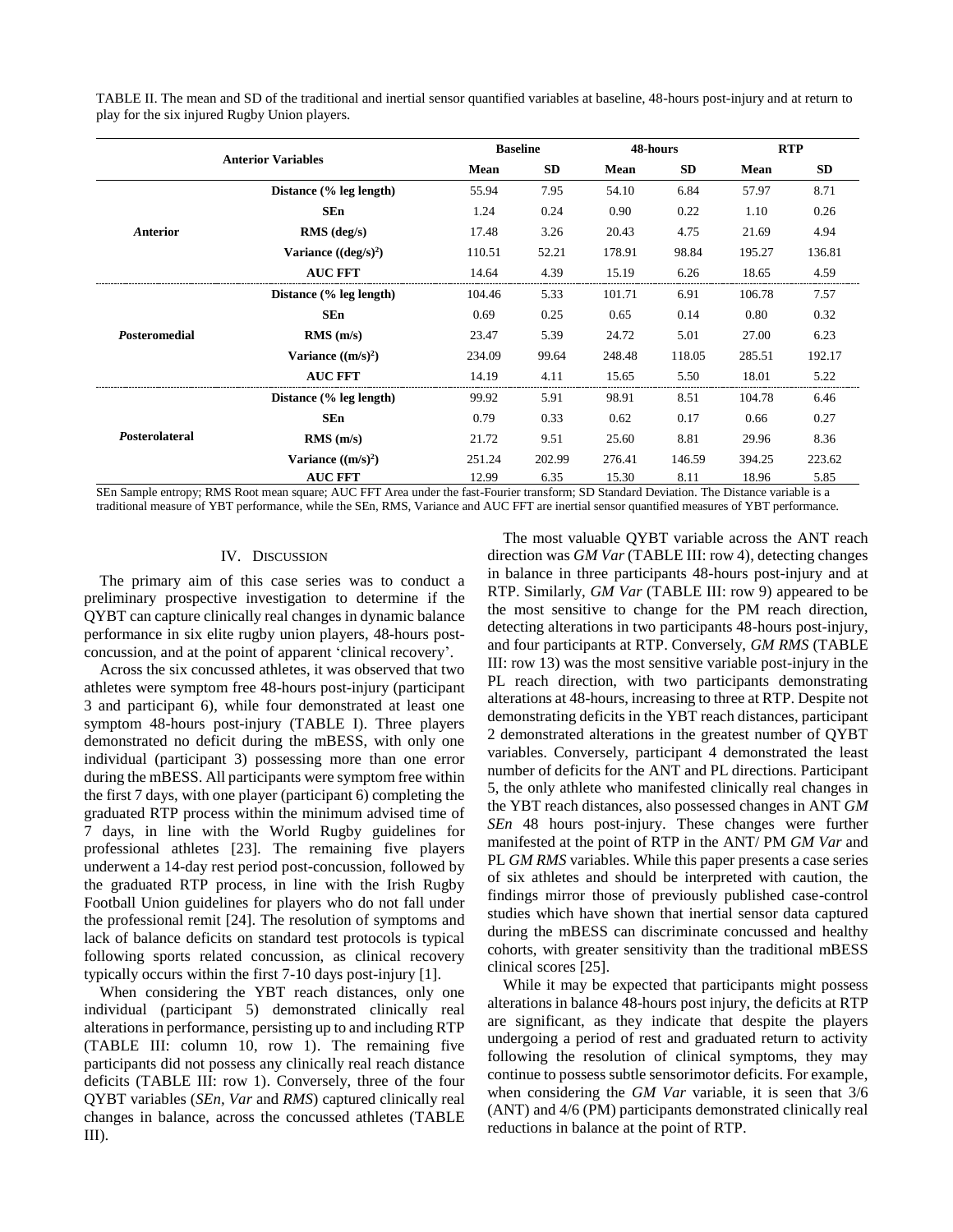| <b>Variables</b>     |                 | Participant 1  |              | <b>Participant 2</b> |                | Participant 3  |                  | Participant 4  |                | Participant 5    |                | Participant 6    |              |
|----------------------|-----------------|----------------|--------------|----------------------|----------------|----------------|------------------|----------------|----------------|------------------|----------------|------------------|--------------|
|                      |                 | 48hr           | <b>RTP</b>   | 48hr                 | <b>RTP</b>     | 48hr           | <b>RTP</b>       | 48hr           | <b>RTP</b>     | 48hr             | <b>RTP</b>     | 48hr             | <b>RTP</b>   |
| Anterior             | <b>Distance</b> | $\Omega$       | $\Omega$     | $\mathbf{0}$         | $\Omega$       | $\mathbf{0}$   | $\Omega$         | $\Omega$       | $\Omega$       |                  |                | $\mathbf{0}$     | $\Omega$     |
|                      | <b>SEn</b>      | $\overline{0}$ | $\mathbf{0}$ |                      |                | $\overline{0}$ | $\mathbf{0}$     | $\overline{0}$ | $\mathbf{0}$   | п                | $\overline{0}$ |                  |              |
|                      | <b>RMS</b>      | $\Omega$       |              |                      |                | 1              | $\mathbf{0}$     | $\theta$       | $\overline{0}$ | $\overline{0}$   | $\Omega$       |                  |              |
|                      | Var             |                |              | ш                    |                | $\Omega$       | $\Omega$         | $\theta$       | $\Omega$       | $\overline{0}$   |                |                  |              |
|                      | <b>AUC FFT</b>  | $\overline{0}$ | $\mathbf{0}$ | $\boldsymbol{0}$     | $\overline{0}$ | $\mathbf{0}$   | $\boldsymbol{0}$ | $\mathbf{0}$   | $\overline{0}$ | $\boldsymbol{0}$ | $\overline{0}$ | $\boldsymbol{0}$ | $\mathbf{0}$ |
| <b>Posteromedial</b> | <b>Distance</b> | $\Omega$       | $\mathbf{0}$ | $\mathbf{0}$         | $\Omega$       | $\overline{0}$ | $\mathbf{0}$     | $\theta$       | $\overline{0}$ | $\mathbf{0}$     | $\Omega$       | $\theta$         | $\Omega$     |
|                      | <b>SEn</b>      | $\mathbf{0}$   | $\mathbf{0}$ | $\mathbf{0}$         | $\mathbf{0}$   | $\overline{0}$ | $\mathbf{0}$     | $\overline{0}$ | $\overline{0}$ | $\overline{0}$   | $\theta$       |                  | 0            |
|                      | <b>RMS</b>      | $\Omega$       |              |                      |                | $\mathbf{0}$   |                  |                | $\overline{0}$ | $\theta$         | $\Omega$       | $\Omega$         |              |
|                      | Var             | $\Omega$       |              | $\mathbf{0}$         |                | $\mathbf{0}$   | $\overline{0}$   |                | $\mathbf{1}$   | $\overline{0}$   |                |                  |              |
|                      | <b>AUC FFT</b>  | $\overline{0}$ | $\mathbf{0}$ | $\mathbf{0}$         | $\overline{0}$ | $\mathbf{0}$   | $\mathbf{0}$     | $\overline{0}$ | $\overline{0}$ | $\overline{0}$   | $\overline{0}$ | $\boldsymbol{0}$ | 0            |
| Posterolateral       | <b>Distance</b> | $\Omega$       | $\mathbf{0}$ | $\mathbf{0}$         | $\Omega$       | $\mathbf{0}$   | $\mathbf{0}$     | $\theta$       | $\overline{0}$ | $\Omega$         | $\Omega$       | $\theta$         | $\Omega$     |
|                      | <b>SEn</b>      | $\Omega$       | $\mathbf{0}$ |                      |                | $\mathbf{0}$   | п                | $\overline{0}$ | $\overline{0}$ | $\overline{0}$   | $\overline{0}$ | $\theta$         |              |
|                      | <b>RMS</b>      | $\Omega$       |              |                      |                | $\Omega$       | $\Omega$         | $\theta$       | $\overline{0}$ | $\theta$         |                |                  |              |
|                      | Var             | $\Omega$       |              | $\mathbf{0}$         |                | $\Omega$       | $\Omega$         | $\Omega$       | $\Omega$       | $\Omega$         | $\Omega$       | $\Omega$         |              |
|                      | <b>AUC FFT</b>  | $\mathbf{0}$   | $\mathbf{0}$ | $\mathbf{0}$         | $\Omega$       | $\mathbf{0}$   | 0                | $\theta$       | $\overline{0}$ | $\theta$         | $\Omega$       | $\overline{0}$   |              |

TABLE III: Presents the dichotomised balance performance data for each participant, for the traditional YBT and QYBT variables. A clinically meaningful change is denoted by a '1' and highlighted in light blue, and a non-clinically meaningful change is denoted by a '0'.

SEn Sample entropy; RMS Root mean square; AUC FFT Area under the fast-Fourier transform; SD Standard Deviation*.* The 'Distance' variable is a traditional measure of YBT performance, while the SEn, RMS, Variance and AUC FFT are inertial sensor quantified measures of YBT performance.

Importantly, participant 6 demonstrated that they had returned to pre-injury levels of performance at the point of RTP, across all three reach directions and all variables. Furthermore, it was observed that for several injured athletes, balance alterations only manifested at the point of RTP. While the reason for these changes is not clear, it may be hypothesized that the protracted rest and recovery period of 21-days leveraged for participants 1-5, may have result in a period of detraining, leading to a reduction in sensorimotor capabilities. While this is merely a hypothesis, these findings are consistent with emerging research in the field, demonstrating that motor function deficits may manifest postconcussion, beyond resolution of clinical symptoms [11, 12]. Furthermore, a notable observation from this investigation is that not all participants presented with consistent QYBT balance deficits post-injury. This is to be expected, as it is well acknowledged that concussion is a multifactorial injury, with a variable presentation [1]. As such, it should not be assumed that all athletes will present with or develop balance deficits during recovery. However, this case series demonstrates that the QYBT may have value in athlete stratification, ensuring that those who possess such deficits are identified, facilitating the implementation of targeted physiotherapy interventions, designed to ensure an optimal return to sport.

While the sample recruited as part of this case series is small, this is the first prospective case series to demonstrate that the QYBT can capture alterations in dynamic balance performance, despite apparent 'clinical recovery' from concussion. This may indicate that inertial sensor data could provide a more sensitive measure of sensorimotor function than the current measure of static (mBESS) and dynamic (YBT reach distances) balance. This is of importance as previous research has identified that athletes are at a greater risk of sustaining a time-loss injury following concussion [4], with laboratory-based evidence showing that individuals can

possess sensorimotor deficits, beyond clinical recovery [11, 12].

There are several key limitations related to this case series which should be acknowledged. Firstly, this preliminary case series only obtained post-concussion QYBT data from six individuals, reducing the conclusions that can be drawn. However, the authors leveraged the minimal detectable change scores derived from Johnston et al [17], ensuring that all changes could be considered 'real', reducing the chance of a type one error. Secondly, due to the sample size recruited in this case series, it was not feasible to investigate the correlates between QYBT performance, symptom recovery, RTP duration and/or future injury incidence. However, further research is currently underway investigating the clinical utility of the QYBT in larger, more-representative cohorts.

## V. CONCLUSION

This case series sought to preliminarily investigate the role the QYBT assessment may play in concussion management. The findings presented in this paper demonstrate that in a case series of six elite Rugby Union players, select QYBT variables are capable of capturing 'clinically real' alterations in dynamic balance performance, despite apparent 'clinical recovery'. As such, this pilot evaluation highlights that the QYBT may provide a means to sufficiently challenge the sensorimotor subsystems, exposing deficits in some athletes that are not detected by traditional management protocols. Further high-quality prospective research is required to investigate the role instrumented dynamic assessments may play in capturing sensorimotor function alterations in larger, more representative cohorts, across a host of patient populations, and determine the 'clinical relevance' of any detected persistent deficits.